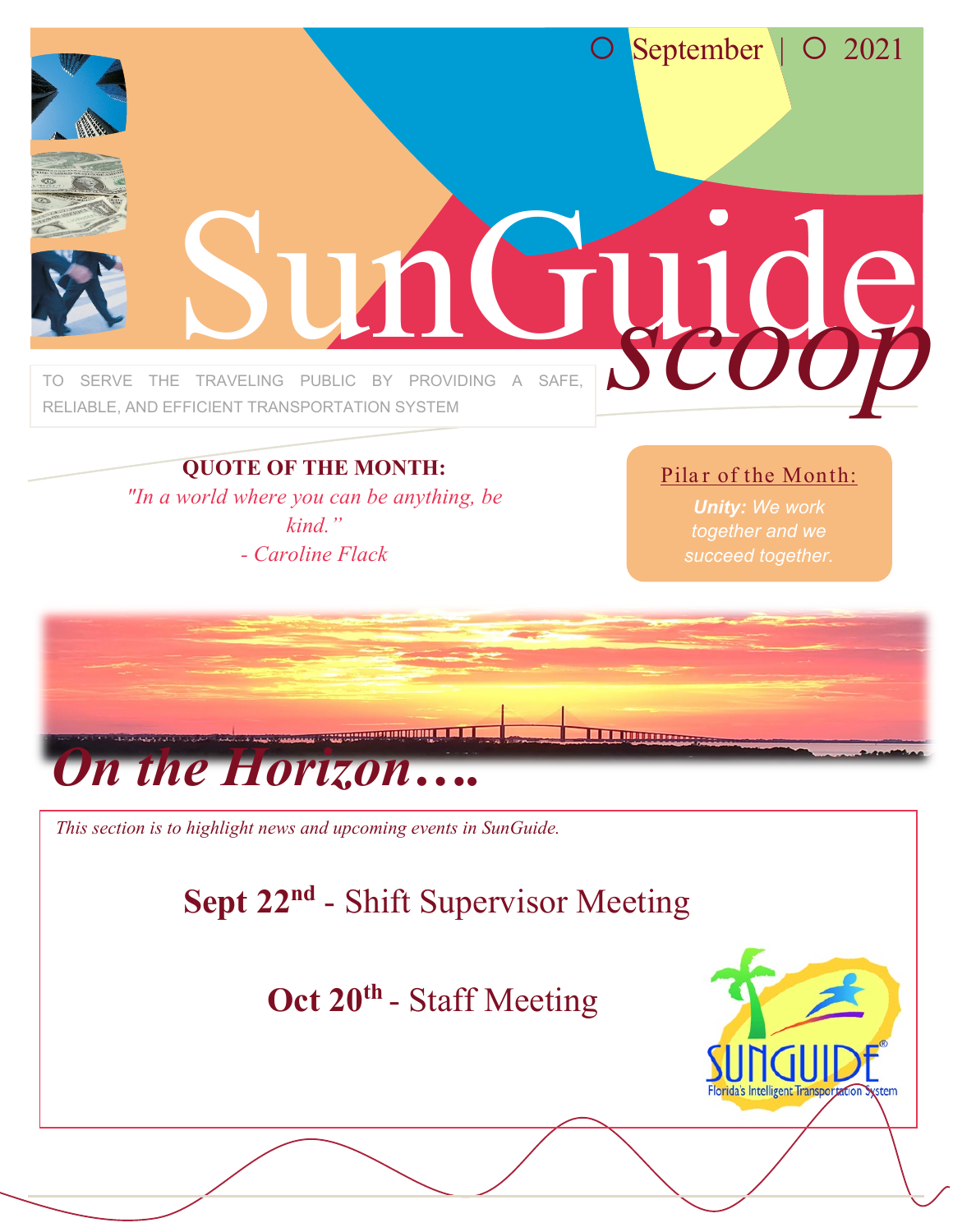**EXCEEDING EXPECTATIONS** *This section is to highlight the work of individuals who have gone above and beyond in the workplace.* 

Our **"Gold Star"** Program is coming soon!

Lucent Group is currently developing a brand new Dashboard so we can track all of your amazing achievements!

Please send any ideas you'd like to share to Natalia! nlopez@lucentgp.com

## **PERFORMANCE MEASURES**

**\*Partial Calculation**

| <b>PM</b>                             | <b>TARGET</b>      | <b>CURRENT</b> |
|---------------------------------------|--------------------|----------------|
| <b>RR</b> Dispatch Time               | $\leq$ 2 minutes   | $01:13*$       |
|                                       |                    |                |
| <b>Event Confirmation Time</b>        | $\leq$ 3.5 minutes | $01:30*$       |
|                                       |                    |                |
| <b>DMS/ADMS Posting Time</b>          | $\leq$ minutes     | $01:33*$       |
|                                       |                    |                |
| <b>Other Agency Notification Time</b> | $\leq$ minutes     | $06:14*$       |
|                                       |                    |                |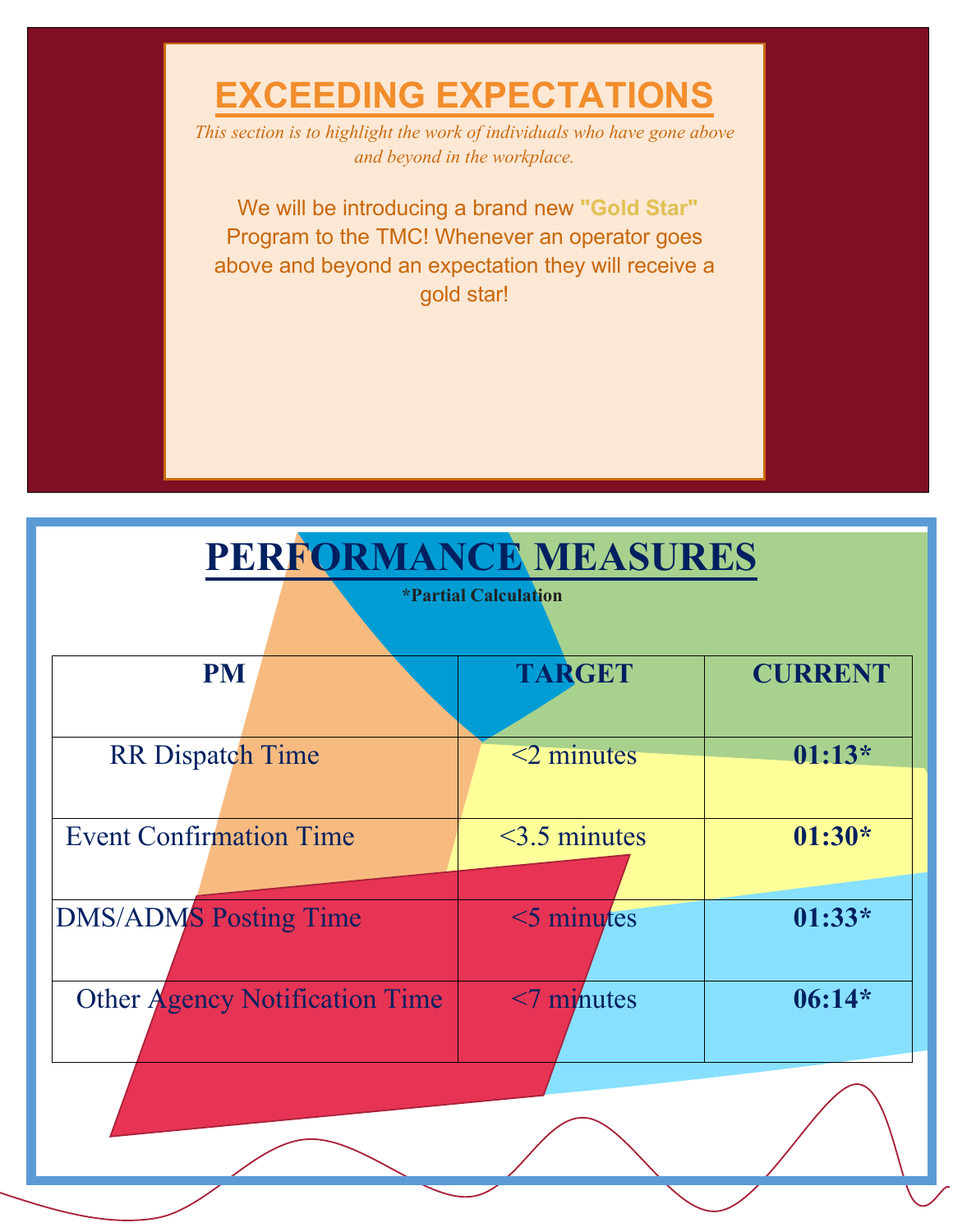### *[SUNSHINE SPOTLIGHT]*

*This section is to highlight any new or recent employees at SunGuide.* 

*We are currently hiring for an IT Technician II and Operator I positions.* 



# **Management Reminders:**

*This section is to provide reminders of new updates or documents from management to operators/contractors.*

#### **Management would like share a big**

### *Thank You!*

**for your continuous hard work while overcoming adversity. We truly admire your dedication and you inspire us every day to prevail. Keep up the important work you all** 

**do!**